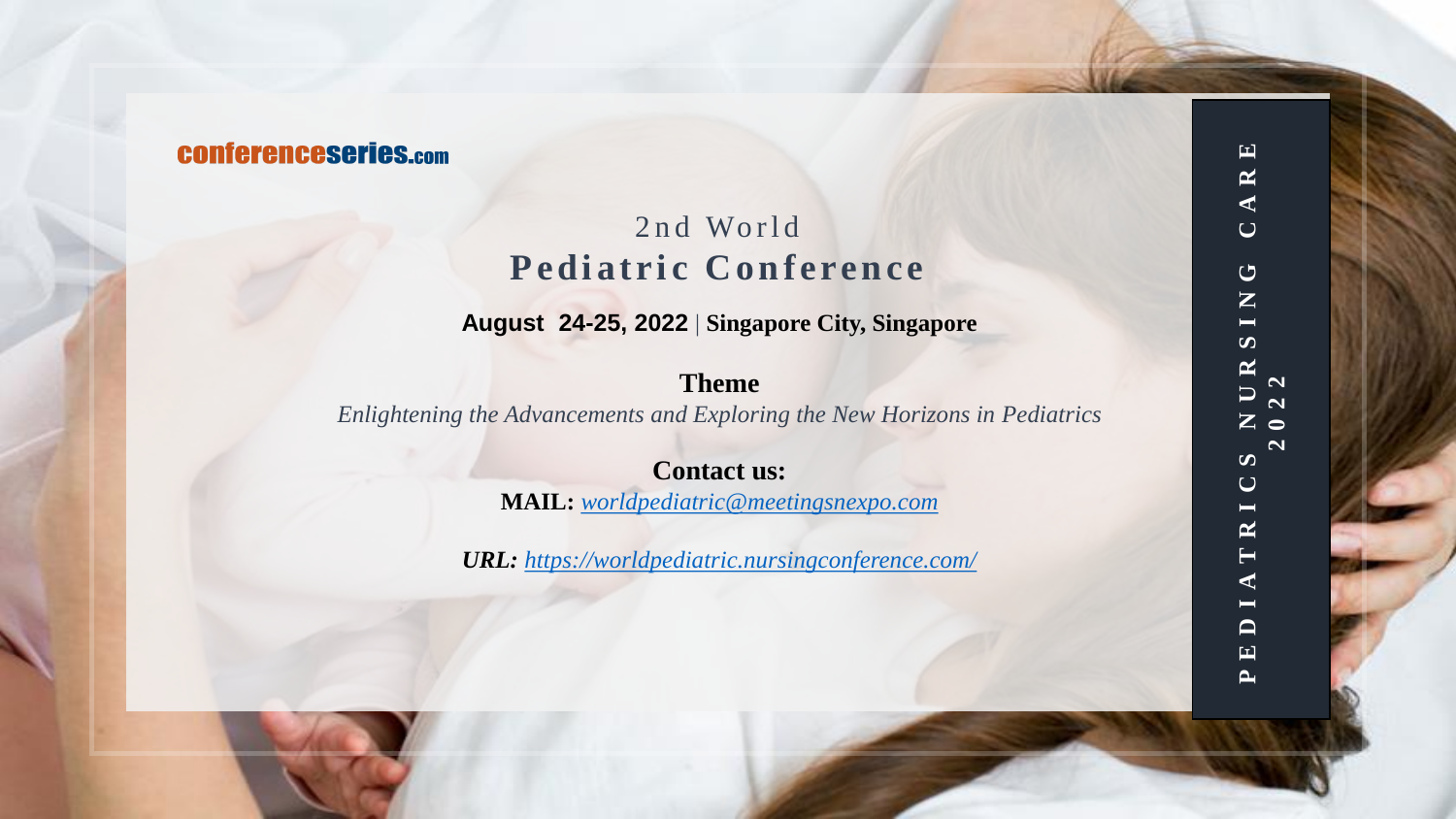Meetings

# **B2B I N V I T A T I O N** *https://worldpediatric.nursingconference.com*

### **Dear Colleagues,**

 Conference Series LLC LTD is delighted to welcome you for the Prestigious "2nd World Pediatric Conference." focusing on determination of various approaches in the field of Pediatric Nursing .We are confident that you will enjoy the Scientific Program of this upcoming Conference. We look forward to see you.

### With Regards **PEDIATRICS NURSING CARE 2022** Operating Committee, Conference Series llc LTD

| <b>Editorial Board Members of Supporting Journals</b>                                            |                                                                                                        |                                                                                                                     |                                                                                                               |                                                                               |
|--------------------------------------------------------------------------------------------------|--------------------------------------------------------------------------------------------------------|---------------------------------------------------------------------------------------------------------------------|---------------------------------------------------------------------------------------------------------------|-------------------------------------------------------------------------------|
| <b>F</b> Bruder Stapleton,                                                                       | <b>Anthony J Alario</b>                                                                                | <b>Igor Klepikov</b>                                                                                                | <b>Karen D. Hendricks-</b><br><b>Munoz</b>                                                                    | <b>Waldo Concepcion</b>                                                       |
| Department of<br>Pediatrics,<br>University of<br>Washington School of<br>Medicine,<br><b>USA</b> | Department of<br>Pediatrics,<br>University of<br><b>Massachusetts</b><br>Medical School,<br><b>USA</b> | Retired Lead<br>Pediatric Surgeon -<br>Dana Children's<br>Hospital, Sourasky<br>Medical Center, Tel<br>Aviv, Israel | Department of Neonatal<br>Medicine,<br>Virginia<br>Commonwealth<br>University Health<br>Center,<br><b>USA</b> | Department of<br>Pediatric Nephrology,<br>Stanford University,<br><b>USA</b>  |
| <b>Sheryl Scott Heller</b>                                                                       | <b>Frank van Bel</b>                                                                                   | <b>Juan A Tovar</b>                                                                                                 | <b>Won-Ho Hahn</b>                                                                                            | <b>Cuong Tran</b>                                                             |
| Department of<br>Psychiatry and<br>Behavioral Sciences,<br>Tulane University,<br><b>USA</b>      | Department of<br>Neonatology,<br>Medical University<br>Center Utrecht,<br>The Nederland                | Department of<br>Pediatric Surgery<br>Hospital Universitario<br>La Paz,<br>Spain                                    | Department of<br>Pediatrics,<br>Soon Chun Hyang<br>University Hospital,<br>Korea                              | School of Medical<br>Sciences,<br>The University of<br>Adelaide,<br>Australia |

Days Of Scientific Exchange

**2**

**15+** Scientific Sessions

**80+** International Expert Faculty Members

> **20+ Exhibitors**